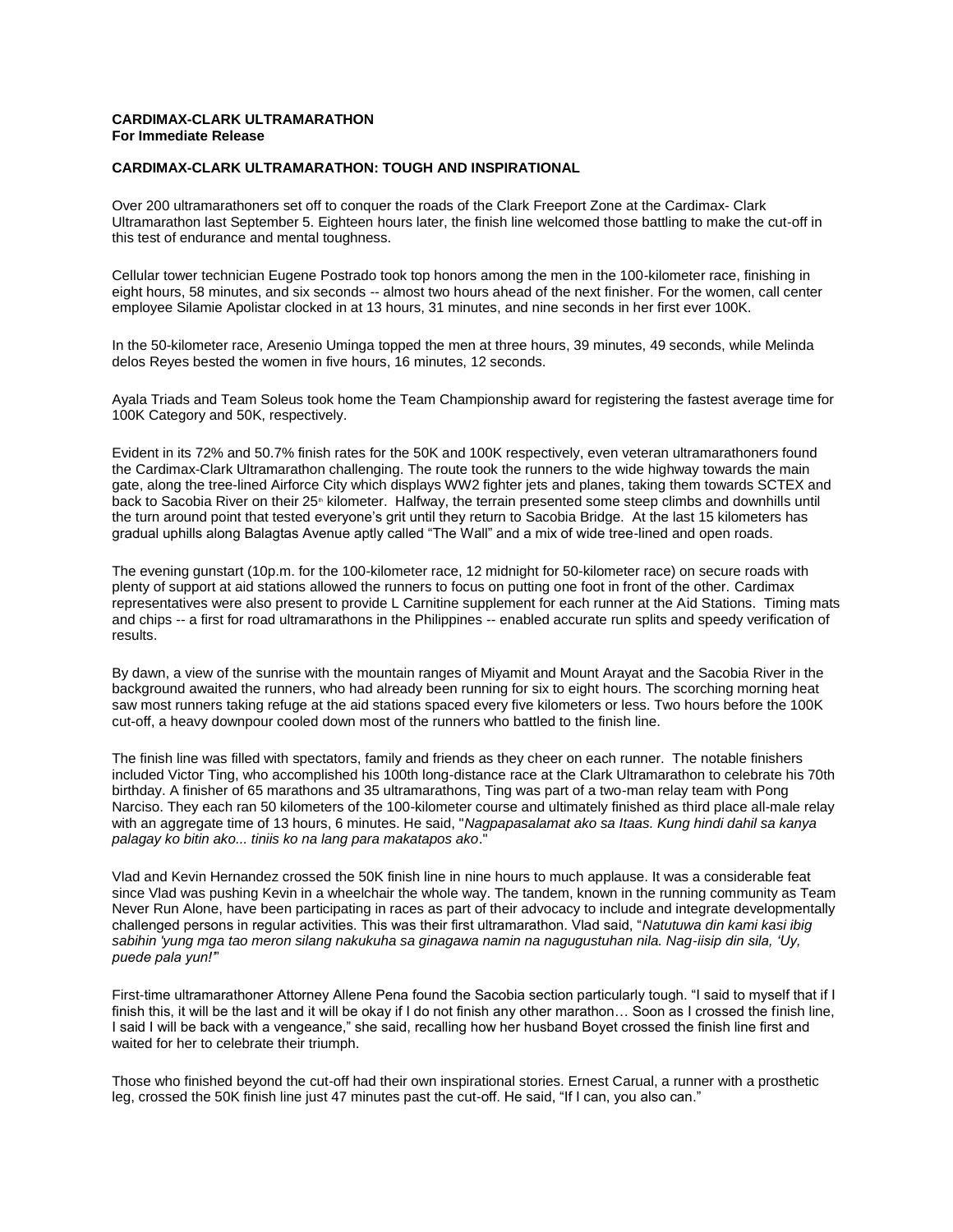Tin Ferrera of the organizing committee said the ultramarathon had an effect even on those who were just observing. She reported, "We are happy to provide an avenue for our ultramarathoners to give their best and harness their own energy and lastly inspire others… One of our media crew mentioned that after witnessing the run, she is set to run every week already and hopefully one day be an ultramarathoner."

Race organizer Atty. Jon Lacanlale was happy to see first-time and seasoned ultramarathoners and elite runners crossing the finish line. He stated, "Celebrate your victory, and always remember that it all starts with your passion for running. Keep running."

## **LIST OF OFFICIAL WINNERS:**

**100 K Category**

**Male**

Champion - Eugene Prostrado

First Runner Up - David Rivera

Second Runner Up - Jade Arevalo

## **Female**

Champion - Silamie Apolistar Gutang

First Runner Up - Daphne Codilla

Second Runner Up - Gia Estrella

### **50 K Category**

### **Male**

Champion - Arsenio Uminga

First Runner Up - Jojie Dugaas

Second Runner Up - Andrico Mahilum

### **Female**

Champion - Melinda Delos Reyes

First Runner up - Maria Josephine Liao

Second Runner up - Rashel Pena

# **100 K Relay**

All Male – Anthony Nerza and Nelson Eligiran

All Female – Lany Cardona and Cecille Jaro

Mix – Rogelio Puzon and Jennifer Cabbab